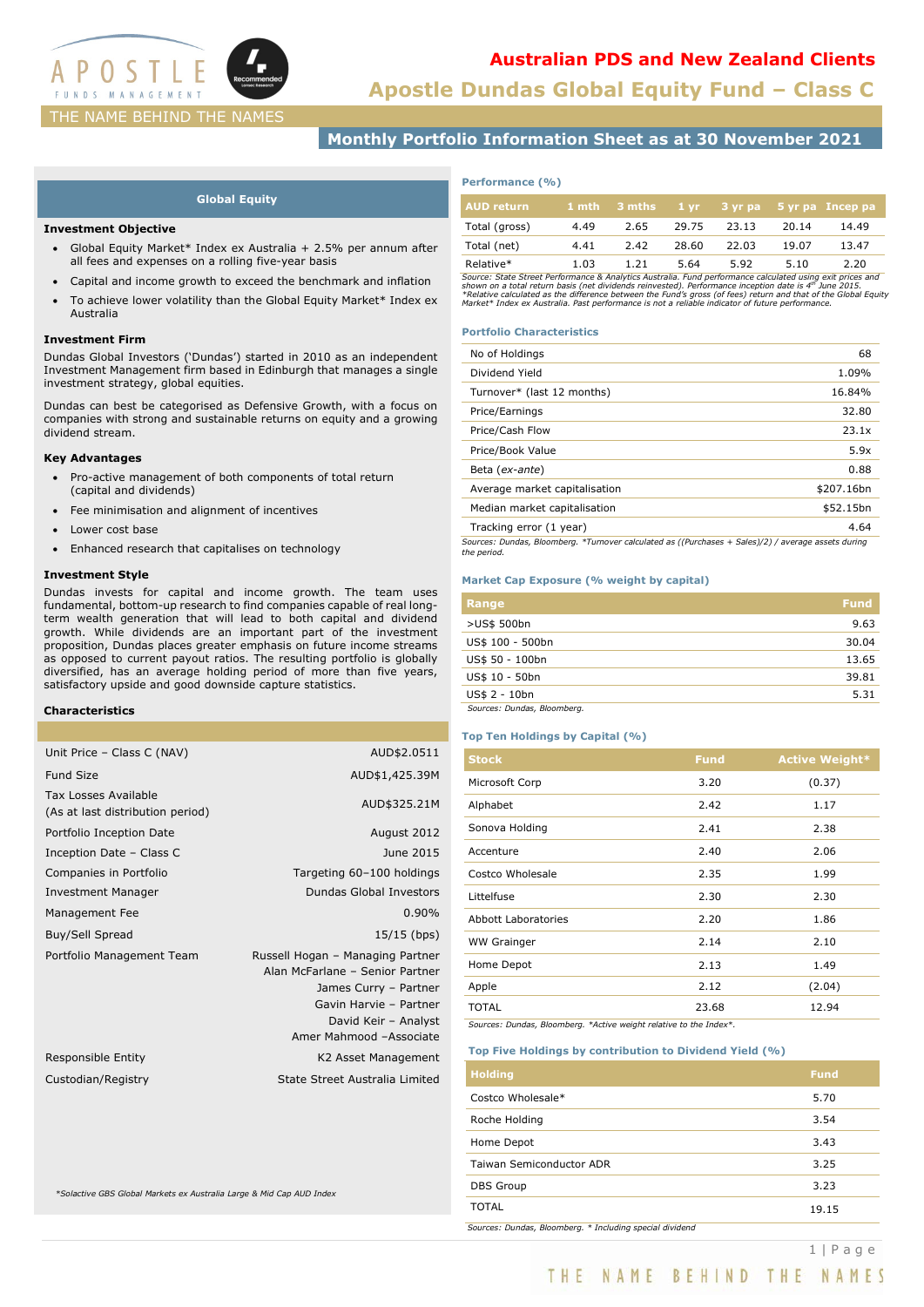

## THE NAME BEHIND THE NAMES

# **Monthly Portfolio Information Sheet as at 30 November 2021**

## **Regional Allocation (%)**

| <b>Country</b>          | <b>Fund</b> | <b>Active Weight*</b> |
|-------------------------|-------------|-----------------------|
| <b>United States</b>    | 56.31       | (4.46)                |
| France                  | 8.45        | 5.70                  |
| Switzerland             | 7.77        | 4.87                  |
| Japan                   | 5.81        | (0.01)                |
| United Kingdom          | 3.84        | 0.28                  |
| Denmark                 | 3.77        | 3.11                  |
| Sweden                  | 3.39        | 2.51                  |
| <b>Emerging Markets</b> | 2.39        | (8.63)                |
| Netherlands             | 1.70        | 0.04                  |
| Canada                  | 1.19        | (1.77)                |
| Norway                  | 1.09        | 0.93                  |
| Singapore               | 0.95        | 0.66                  |
| Hong Kong               | 0.93        | (0.02)                |
| Germany                 | 0.87        | (1.30)                |

 *Sources: Dundas, Bloomberg. \*Active Weight relative to the Index\*.*

### **Sector Exposure (%)**

| <b>Sector</b>                 | <b>Fund</b> | <b>Active Weight*</b> |
|-------------------------------|-------------|-----------------------|
| <b>Information Technology</b> | 32.22       | 8.06                  |
| <b>Health Care</b>            | 20.94       | 9.54                  |
| <b>Financials</b>             | 11.15       | (2.38)                |
| Industrials                   | 9.90        | 0.36                  |
| <b>Consumer Discretionary</b> | 7.56        | (5.38)                |
| <b>Consumer Staples</b>       | 6.44        | (0.20)                |
| <b>Communication Services</b> | 5.13        | (3.72)                |
| Materials                     | 5.09        | 0.73                  |
| Energy                        | 0.00        | (3.38)                |
| Real Estate                   | 0.00        | (2.55)                |
| <b>Utilities</b>              | 0.00        | (2.64)                |
| Cash                          | 1.56        | 1.56                  |

*Sources: Dundas, Bloomberg. \*Active Weight relative to the Index\*.*

**Performance and Portfolio Comment – November 2021**

### Market overview

Irrespective of the late sell off in November, the ACWI ex Australia index rose 3.46% when measured in Australian Dollars.

Broadly positive news continued from Q3 earnings, with indications of robust build-up demand and a peaking of supply chain constraints. Nevertheless, ongoing concerns about Covid levels, especially in Europe and inflationary pressures due to the increased costs of production and transit played on market sentiment. The news late in the month of the new Omicron variant then weighted heavily on risk assets. I.T. was the best performing sector, and along with Consumer Discretionary and Utilities outperformed the index. Energy turbulence continued, and this was the worst performing sector over the month. Oil saw its worst monthly decline since March 2020, with WTI crude falling 20.8%. Communications Services had a difficult month, and along with Financials lagged the market.

### *Performance overview*

Over the past 12 months, the Fund has delivered a total return gross of fees of 29.75% while the index gained 24.11%. For the calendar year to date, the Fund returned 29.15% gross of fees against a benchmark increase of 24.24%. In November the Fund rose gross of fees by 4.49%, outperforming the benchmark by 1.03%.

The Fund's relative outperformance was driven by both positive stock selection and allocation. Stock selection within Industrials, Consumer Staples and Health Care was particularly strong. Having no holdings in Energy, aid weakness was seen in Activision Blizzard which is under investigation by the SEC regarding<br>the adequacy of disclosures relating to sexual harassment and bullying in the workplace as<br>well as state and federal lawsuits relat the best performance sector I.T. was positive, stock selection within the sector was the Fund's largest laggard.

Regionally, the Fund's overweight to the underperforming European markets was a small negative, however that was more than compensated by healthy stock selection, especially the holdings in France, Denmark and Norway. Stock selection within Asia Pacific was also constructive, specifically the Fund's Japanese stocks.

Of the top five stock contributors, one hailed from France and the four remaining were US<br>listed stocks. Top of the list was the discount retailer **Costco,** followed by the French<br>healthcare supplier **BioMerieux,** industr provider **Factset** and finally the semiconductor manufacturer **Analog Devices.**

Similarly of the five biggest detractors, four were US listed stocks and one from the UK. **Apple** led the way, due to the Fund's relative underweight compared to the benchmark. Also on the list was the gaming content king **Activision Blizzard,** the digital payments firm **PayPal,** the UK based life insurer **Prudential** and the e-commerce platform **eBay.**

#### *Dividends*

November saw six new dividend declarations from the Fund's holdings. **DBS** increased its dividend 83% YoY to the same level as 2019. The previous cut was due to a government mandated retention of profits in the face of the pandemic. Having completed the large acquisition of Maxim, **Analog Devices** increased its dividend 11% YoY which is a continuation of its current quarterly dividend. **ADP** also announced a 12% increase to its quarterly dividend. **WR Berkley** increased its regular dividend by 8% p.a. while also paying out \$1.50 in special dividends, taking the full year dividend to \$2.03, for a yield of 2.5%. Other declarations came from **Sage** which declared an increase of 3% and **Coloplast** which increased its final dividend 6%.

#### *Portfolio changes*

One new purchase was made in the US based industrial stock **Equifax.** The global data, analytics and technology company, provides info solutions for businesses, governments<br>and consumers, as well as employment services for employers. **Sundrug** was sold during<br>November. The operator of drug stores in Japan ha revenue growth in recent years, as the company has been outpaced in its store opening programmes, by industry peers.

### **Contacts**

Apostle Funds Management Pty Limited Level 25, 259 George St Sydney NSW 2000 T +61 2 8278 9554 F +61 2 9247 9976 [www.apostlefm.com.au](http://www.apostlefm.com.au/)

K2 Asset Management Level 32 101 Collins Street Melbourne T +61 3 9691 6111 <https://www.k2am.com.au/forms-apostle-dundas>